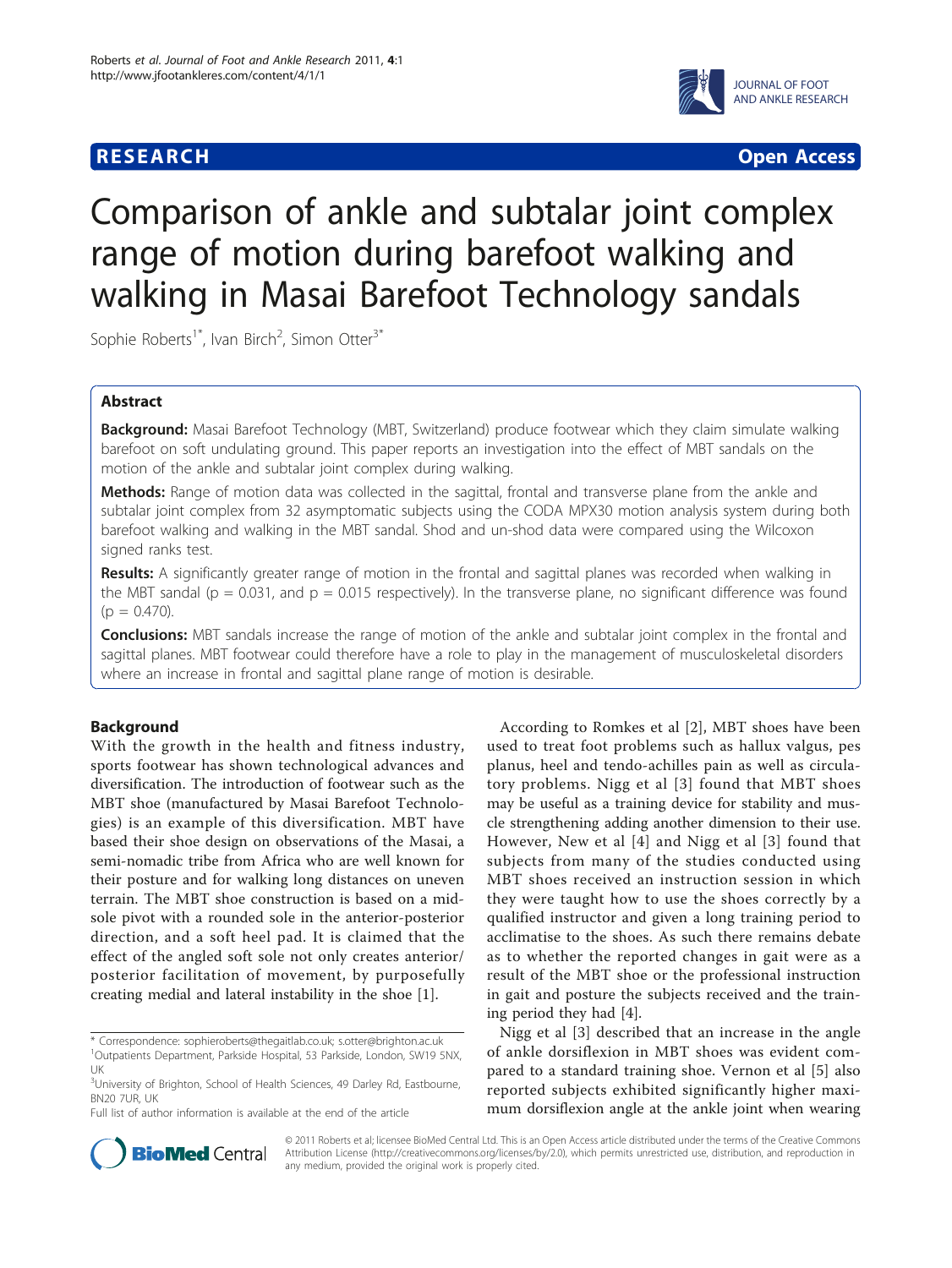MBT shoes. However, it should be noted that in both these studies, the markers for the motion analysis system used to detect movement were placed on the outer surface of the shoe and therefore their ability to indicate ankle dorsiflexion could be disputed. Therefore, the scientific evidence for the clinical use of the MBT shoe has yet to be presented in the literature, in particular the changes in function of the ankle and subtalar joint complex between barefoot walking and walking in the MBT shoe claimed by the manufacturers. This study was designed to establish whether there was any affect of the MBT shoe on human locomotion, in particular to identify what differences there are between the range of motion of the ankle and subtalar joint complex of the foot during walking in an MBT shoe compared to barefoot walking.

# Methods

## Participants

A total of 32 healthy subjects between the ages of 18 and 35 were recruited and provided with informed written consent to participate in the study from the staff/ student population at the University of Brighton. The criteria for inclusion and exclusion used in the subject selection process are shown in Table 1. Ethical approval was granted from the University Of Brighton School Of Health Professions Ethics Committee. Data were collected in the School Of Health Professions Human Movement Laboratory using the CODA mpx30 active marker motion analysis system (Charnwood Dynamics, Leicestershire, UK).

#### Data collection

The first set of data was collected with participants walking barefoot. The CODA measurement framework was aligned so that Y-axis was anterior/posterior, the Xaxis was medial/lateral and the Z -axis was vertical. The marker placement model used for the current study was based on the model reported by Birch and Deschamp [[6\]](#page-3-0). To enhance the anatomical reliability of marker placement, an MBT sandal (see Figure 1) was used for data collection so the active markers for the CODA system could be placed directly on the anatomical landmarks of each subject and not estimated on the outside of the

#### Table 1 Inclusion and exclusion criteria

| Inclusion Female participants must fall within shoe size 4 - 7                                                                    |  |  |  |  |
|-----------------------------------------------------------------------------------------------------------------------------------|--|--|--|--|
| Male participants must fall within shoe size 7 - 10                                                                               |  |  |  |  |
| 18 and 35 years old                                                                                                               |  |  |  |  |
| Healthy and injury-free                                                                                                           |  |  |  |  |
| Exclusion Pain or dysfunction in the lower limb or have done for the<br>last 6 months, which may affect their ability to ambulate |  |  |  |  |
| Previous use of an MBT shoe                                                                                                       |  |  |  |  |





shoe. According to the MBT manufacturers the unique strap system of the sandal cradles the whole foot providing the same function as the MBT shoe [[1\]](#page-3-0). The appropriate size MBT sandal was selected for each subject using the MBT shoe fit guidelines and the subjects were invited to wear these for 20 minutes to familiarize themselves with the sandal. The CODA sensors were placed on the anatomical landmarks detailed in Table [2](#page-2-0). Motion data were collected from each subject while walking on a 10-metre walkway with the CODA sensor unit positioned at each end. A 10 Hz filter was applied to all data.

#### Statistical analysis

A single mid-gait footstep was selected from each data set; only the right foot was studied owing to the complexity of the marker placement model used. A co-ordinate transform was applied using the CODA software. The fibula head, medial and lateral malleolus markers were used to determine the frontal, sagittal and transverse motion from which calcaneal motion could be measured. Calcaneal motion data measured relative to the leg was exported into Microsoft Excel (Microsoft Corporation, Redmond, WA, USA). These data were then cleaned for outliers and the range of motion was calculated for each subject by subtracting the minimum angle recorded from the maximum angle. Data were analysed using SPSS version 15 (SPSS Inc Chicago, IL, USA). Shod and un-shod data were compared using the combination of graphs, descriptive statistics and the Wilcoxon signed ranks test for statistical significance.

# Results

The range of motion was calculated for the subtalar and ankle joint complex in the frontal, sagittal and transverse planes during one footstep using the CODA MPX30 (Figure [2\)](#page-2-0). Overall, there was an increase in the range of motion in all three planes of motion from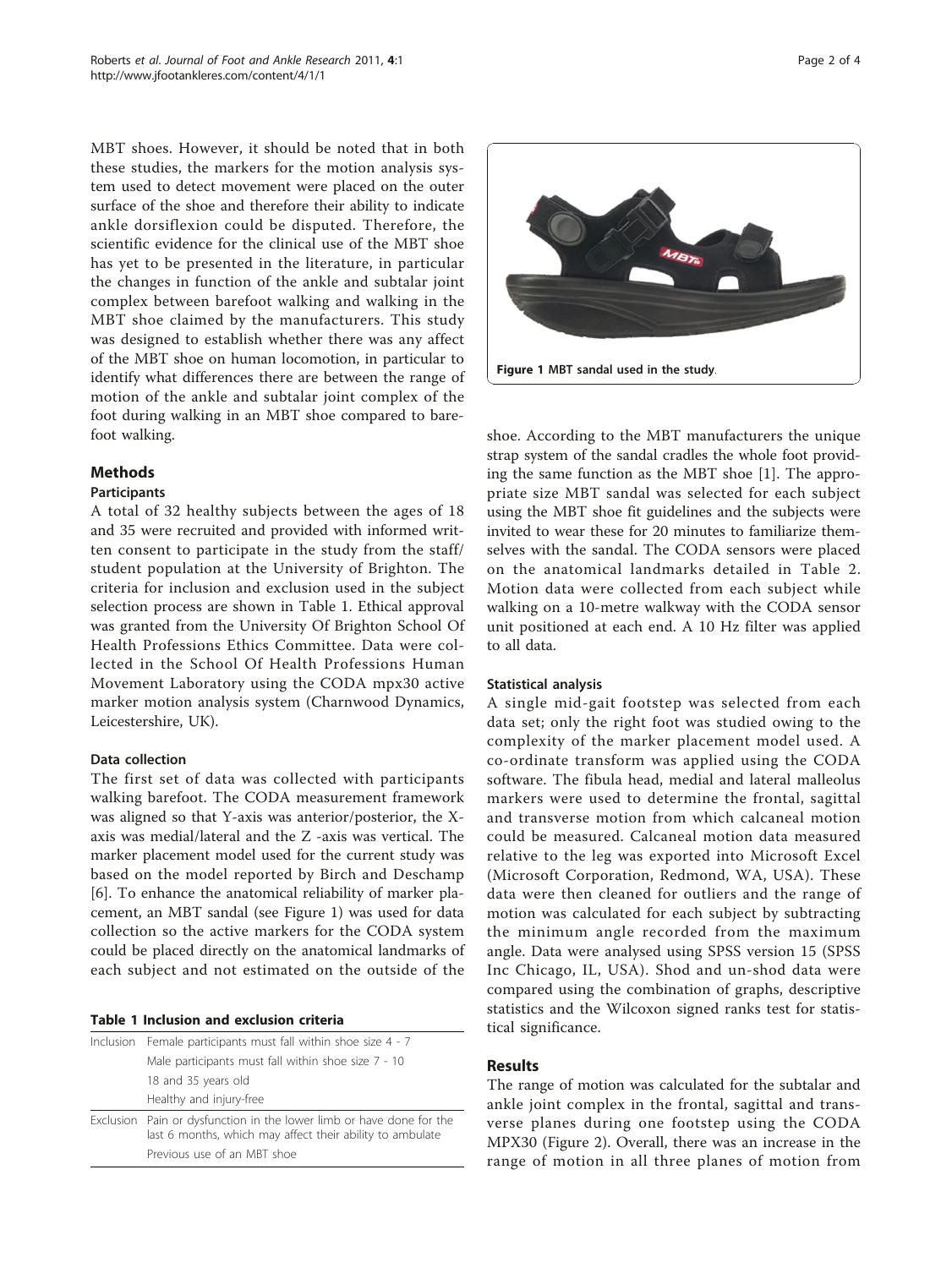<span id="page-2-0"></span>Table 2 Anatomical landmarks for the CODA marker placement

| Marker 1            | Fibular head      |  |
|---------------------|-------------------|--|
| Marker <sub>2</sub> | Lateral malleolus |  |
| Marker 3            | Medial malleolus  |  |
| Marker 4            | Lateral calcaneus |  |
| Marker 5            | Mid calcaneus     |  |
| Marker 6            | Medial calcaneus  |  |
|                     |                   |  |

walking barefoot to walking in an MBT sandal. The range increased more in some planes than others, with the greatest increase in the sagittal plane. However, a minority of subjects clearly demonstrated a decrease in range of motion. Mean, standard deviation and range of data are illustrated in Table 3 with an increase in the mean values in range of motion from walking barefoot and walking in the MBT shoes in all three planes of motion being noted. Larger standard deviations were noted in the MBT sandals in the frontal plane compared to the two other planes.

The range of frontal and sagittal plane motion was significantly higher when wearing MBT sandal compared to walking barefoot (frontal  $p = 0.031$ , sagittal  $p = 0.015$ ). However, for the transverse plane, although the mean range of motion was higher when wearing the MBT sandal than when walking barefoot; this difference was not statistically significant ( $p = 0.470$ ).

#### **Discussion**

The increase in sagittal range of motion on walking in the MBT sandal in our study could be attributed to the rounded sole design of the sole of the MBT footwear. This sole design may lead to increased dorsiflexion of the ankle and subtalar joint complex at initial contact followed by an increase in plantarflexion during the propulsive phase due to the rounded anterior edge of the sole. Movement of the ankle and subtalar joint movement during stance phase would be encouraged by the rounded sole creating inertia. This could perhaps



Table 3 Descriptive statistics for the range of motion differences between barefoot and MBT walking trials

| Plane      | Condition  | Mean | <b>SD</b> | Minimum | Maximum |  |
|------------|------------|------|-----------|---------|---------|--|
| Frontal    | Barefoot   | 26.3 | 10.6      | 5.5     | 45.5    |  |
|            | MBT sandal | 34.0 | 15.6      | 10.9    | 66.3    |  |
| Sagittal   | Barefoot   | 39.4 | 155       | 15.1    | 69.6    |  |
|            | MBT sandal | 50.6 | 151       | 22.1    | 84.0    |  |
| Transverse | Barefoot   | 35.7 | 151       | 8.1     | 58.0    |  |
|            | MBT sandal | 38.8 | 177       | 70      | 67.3    |  |

increase range of motion through the ankle and subtalar joint complex in the sagittal plane compared to walking barefoot on a flat surface and would possibly explain the results found in this study.

Furthermore, the design of the MBT shoe creates an uneven surface for the foot by using low density materials as part of the sole construction. Therefore, an increase not only in the sagittal plane movement but also frontal plane movement of the ankle and subtalar joint could be expected, and may explain our findings of a statistically significant increase in the range of motion in the frontal plane in the MBT sandal compared to walking barefoot. In this study, only the total range of frontal plane motion was measured, rather than the amount of inversion and eversion. According to Nigg et al [[3\]](#page-3-0), the rotational inversion loading was higher in an MBT shoe compared to a standard training shoe, suggesting that the increased range of frontal plane movement found in this current study may primarily be in the direction of inversion.

The results of the study demonstrated that although there was a small increase in the range of motion in the transverse plane, this difference was not statistically significant. According to Nester et al [[7](#page-3-0)], although the ankle is often considered to have little capacity to move in the transverse plane, it is capable of considerable movement in the transverse plane (greater than 15 degrees). In our study, transverse plane range of motion varied between 7 and 57 degrees. In terms of differences between individuals, our data indicated that some subjects demonstrated a decrease in the range of motion when walking in the MBT sandal. This could have resulted from the subjects having insufficient time to get used to the shoes. Equally, some subjects reported feeling highly unstable in the shoes, which may have caused their ankle and subtalar joints to function with a higher range of motion compared to walking barefoot.

There are conflicting views on the indications for MBT footwear in the medical community and guidelines for clinicians need to be implemented so that the footwear can be appropriately prescribed. The observed increase in the range of motion at the ankle and subtalar joint complex in the MBT sandal could potentially